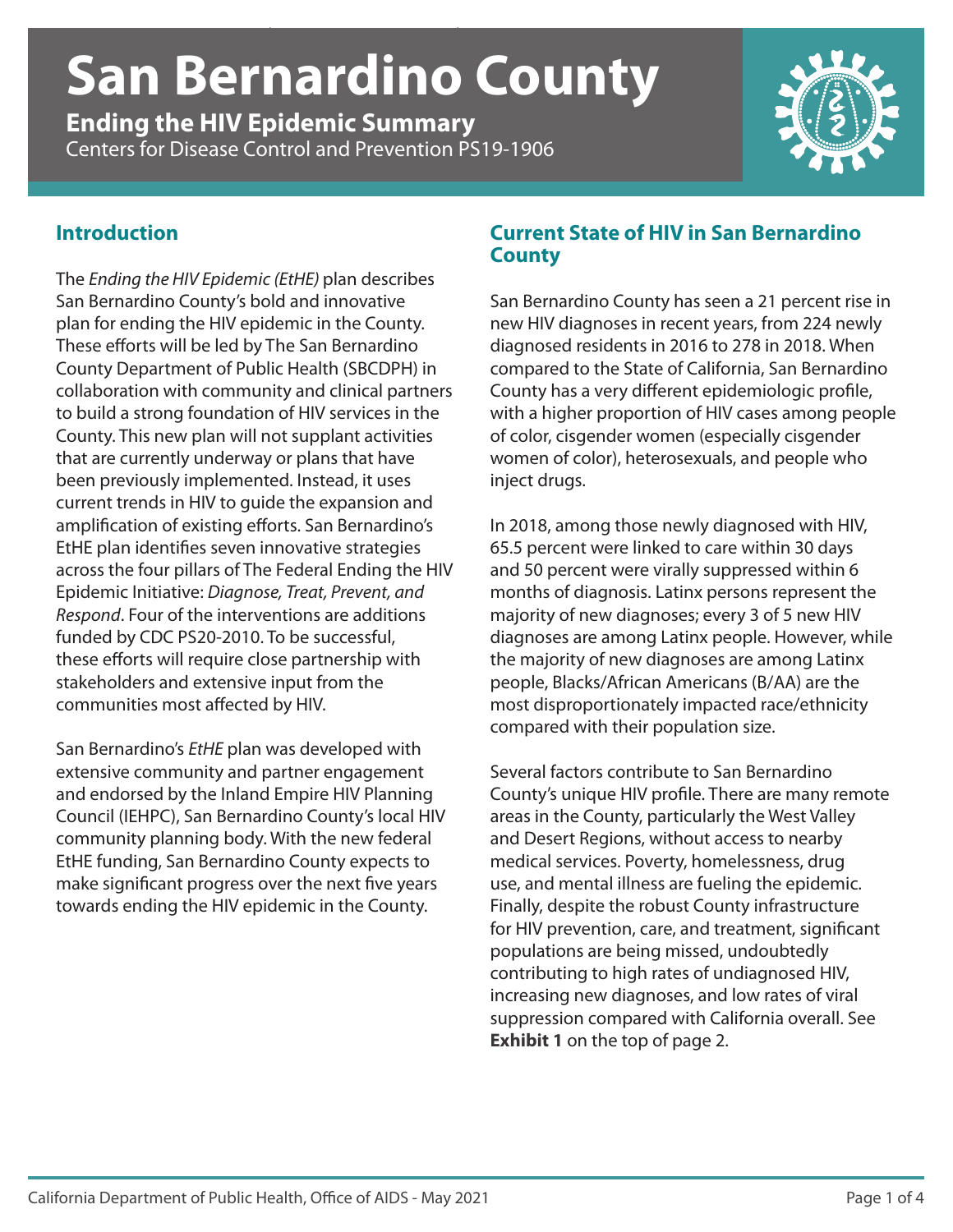# **Exhibit 1:** Key Features of San Bernardino County's HIV Epidemic (2018)



**4,568** # of people living with diagnosed HIV

**65.5** % linked to care ≤ 30 days



**278** # of new HIV diagnoses

**50** % virally suppressed ≤ 6 months

## **Community Engagement**

The county's *EtHE* plan was developed with the help of community and partner engagement and endorsed by the IEHPC. In 2019, the IEHPC hosted three Consumer Caucuses in the three distinct regions of Riverside and San Bernardino counties. Though the COVID-19 response impacted the county's ability to conduct face-to-face activities in 2020, SBCDPH adapted to virtual engagement methods, including Zoom-based discussions, online surveys, and virtual focus groups. The community was asked to provide feedback on their experiences and current gaps and assets. Consumers also provided input on program design, implementation, and quality.

## **Selected Findings**

Community engagement efforts conducted during the EtHE planning year revealed that HIVrelated stigma, homophobia, housing shortages, methamphetamine use, and several other factors are also impacting people living with HIV (PLWH) and people at risk for HIV. **Exhibit 2** below displays cross-cutting themes that came up consistently throughout community engagement activities. These findings provide insight to structural barriers and provide a foundation for the development of effective strategies and interventions.

**Exhibit 2:** Key Considerations for Ending the HIV Epidemic in San Bernardino County, From Community Engagement Processes



**Social Determinants of Health**, such as socioeconomic inequality, access to health insurance, and discrimination, impact access to HIV-related services.



**Secure Housing** is in short supply and many people who are unhoused are also experiencing mental health issues, substance use, and stigma.



**Mental Health Services** are critically needed, yet lacking, especially among people who are unhoused, and PLWH.



**Substance Use** services and harm reduction services are urgently needed, especially given local rates of opioid and methamphetamine use.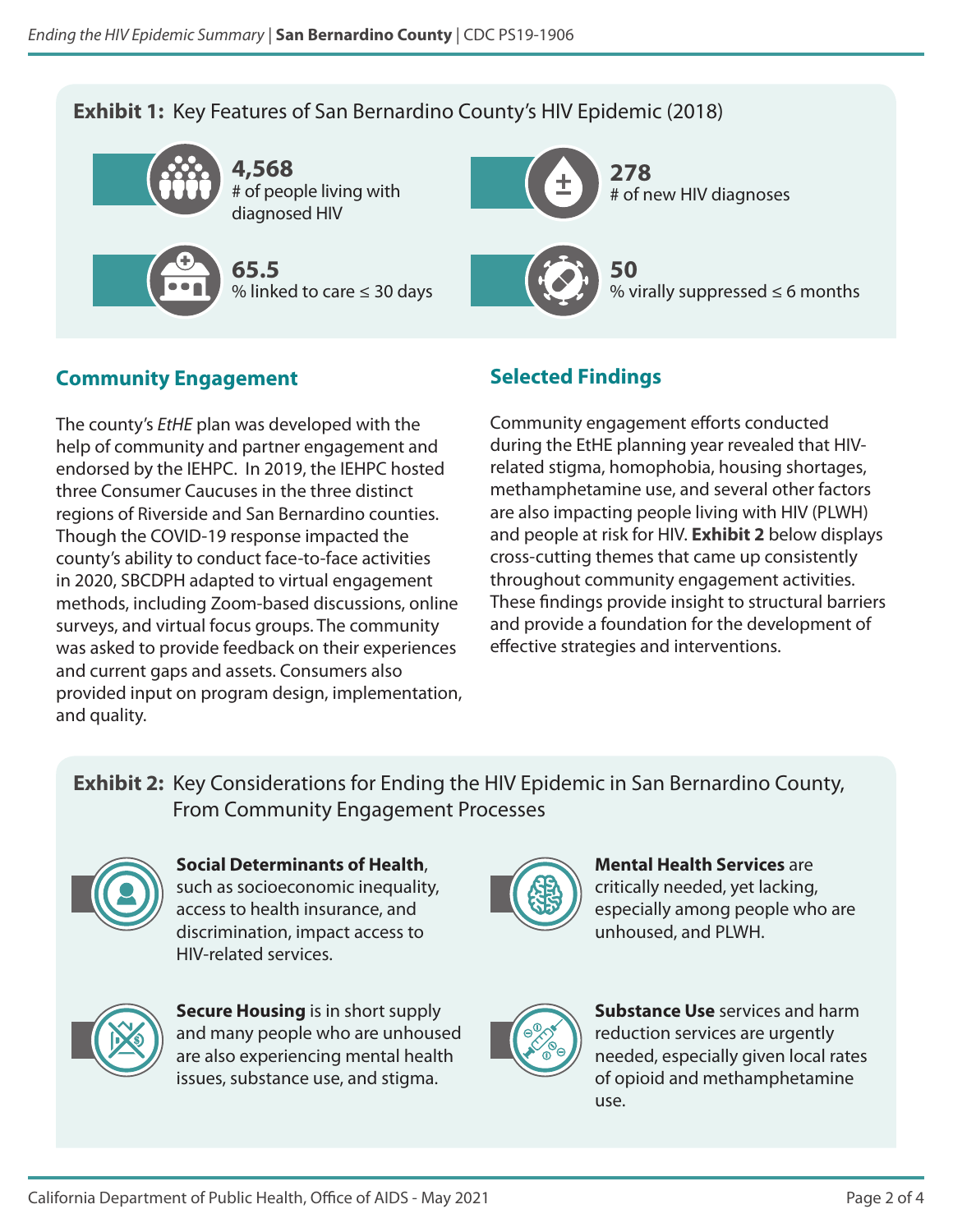#### **New Voices**

Based on HIV surveillance data and the experience of key stakeholders (e.g., SBCDPH, the Planning Council, service providers) and an assessment of who is disproportionately affected and not currently participating in planning processes, SBCDPH identified the following priority populations as **critical voices** that need to be included in the formation and implementation of the *EtHE* plan:

- **B/AA and Latinx men who have sex with men (MSM), especially those under the age of 24**, are disproportionately represented among new HIV diagnoses; especially those under the age of 24;
- **Substance users**, particularly MSM who inject drugs, are at increased risk for HIV infection and transmission and they are underserved by current programs;
- **Trans women**, especially trans women of color, are highly impacted by the HIV epidemic; however, data are sparse;
- **B/AA women** are disproportionately impacted by HIV in San Bernardino County compared B/ AA women in the Inland Empire TGA;
- **People experiencing homelessness**, especially those who have a primary mental health diagnosis. Homelessness and mental health are key factors driving health disparities and remain significant barriers to HIV prevention and care; and
- **PrEP eligible individuals**, including other atrisk and substantial-risk individuals with a past or recent STI diagnosis, and/or individuals who have one or more sex or needle sharing partners who are living with HIV or of unknown HIV status.

#### **San Bernardino's Plan to End the HIV Epidemic**

San Bernardino County has challenges and gaps that will need to be addressed to reach EtHE goals. **Exhibit 3** on page 4 depicts high-level steps that San Bernardino County will need to take to end the HIV epidemic. A full situational analysis, as well as specific activities that correspond to each strategy, can be found in the *EtHE* plan.

One theme that emerged frequently throughout community engagement events was that the HIV/ HCV/STI workforce does not adequately represent the communities most affected by HIV. The success of the *EtHE* plan hinges on a highly skilled workforce that reflects the populations served. Community experience needs to be just as valued as educational experience. Making community hiring a priority demonstrates to communities with lived experience that they are highly valued and needed, helping to break down systemic racism and discrimination. Supporting those hired under this empowerment model is critical, and a mentor or peer staff member will ensure the new employees have someone to guide them through office culture, politics and processes. More details on San Bernardino's plans for workforce development are included in the *EtHE* plan.

All interventions are funded through CDC 20-2010 unless otherwise specified.

#### **Summary References**

California Department of Public Health. *San Bernardino County Epi Profile: Final 2018 Data*. California 2020. California Department of Public Health. *Ending the HIV Epidemic: California Consortium for CDC PS19-1906*. California 2020.